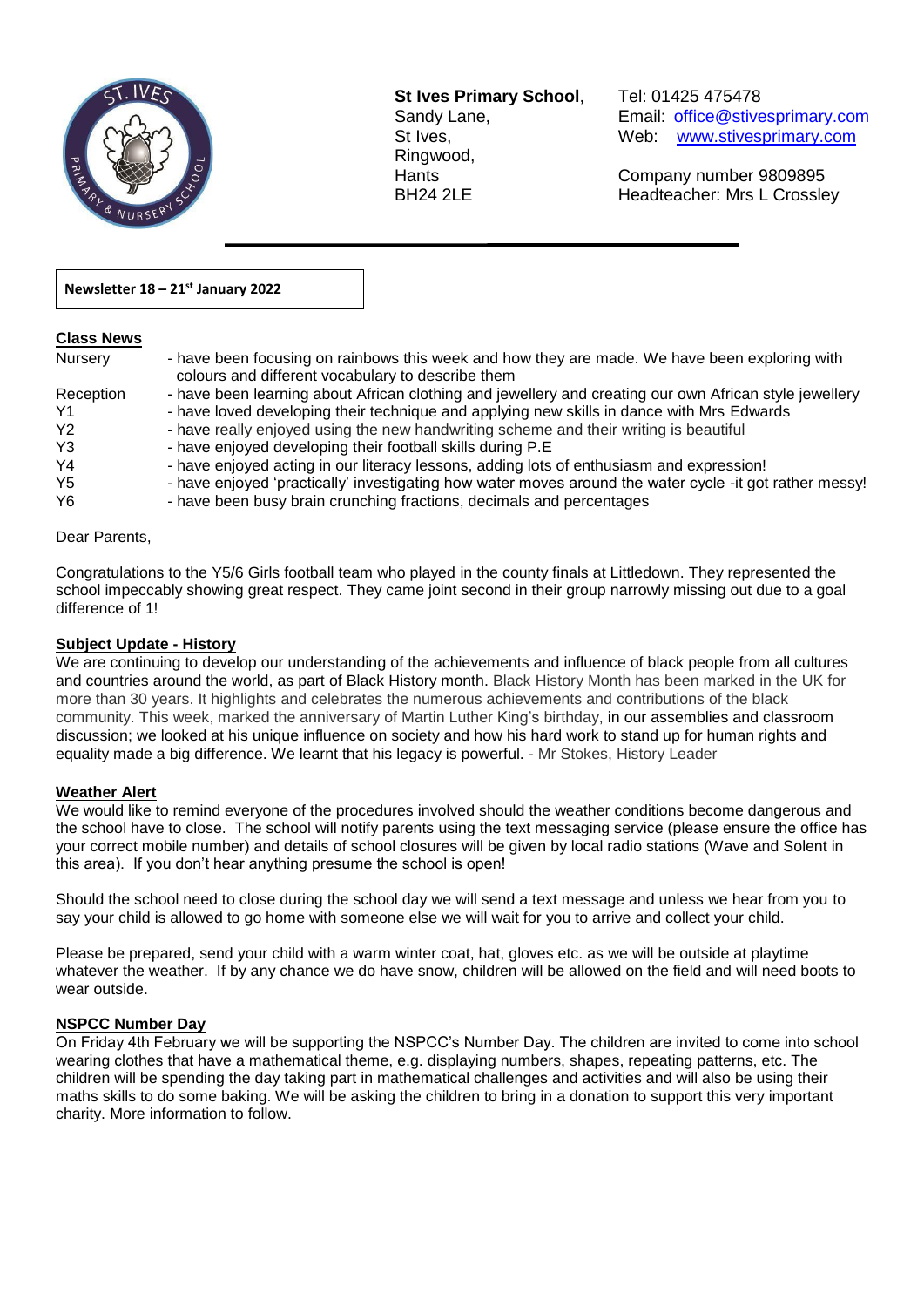#### **Value of the week: Respect**

We have been discussing our value of Respect this week and how different cultures and sports show respect through actions and gestures. We enjoyed celebrating Martin Luther King Day on Monday and discussing how influential he, along with others, was in shaping the world.



#### **Covid-19**

Measures in place:

- Ventilation in school will be monitored and we are using CO2 monitors as an indicator of where ventilation needs to be increased. Children may wish to wear a base layer under their school uniform to keep warm.
- Classrooms are sanitised regularly throughout the day
- Daytime enhanced cleaning of common touch points such as doors, light switches etc.

#### **Internet Safety**

Around since the 80s, horror games initially gained traction as tie-ins to movies (including Alien and Friday the 13<sup>th</sup>), alongside more original creations like Castlevania and Splatterhouse. The development of technology has resulted in a new wave of horror games, which are increasingly able to match the frightening realism of scary movies. This week's guide aims to give trusted adults all the gory details about the risks that can be found in popular horror games.

#### **Dates for Diary**

#### **February**

| ⊿th                 | - NSPCC Number Day |
|---------------------|--------------------|
| $21^{st} - 25^{th}$ | - Half Term        |

#### **March**

| 3 <sup>rd</sup>       | - KS1 Mini Medics |
|-----------------------|-------------------|
| $30^{th}$ & $31^{st}$ | - KS2 Mini Medics |

Yours sincerely,

ATSCer

Mrs L Crossley Headteacher